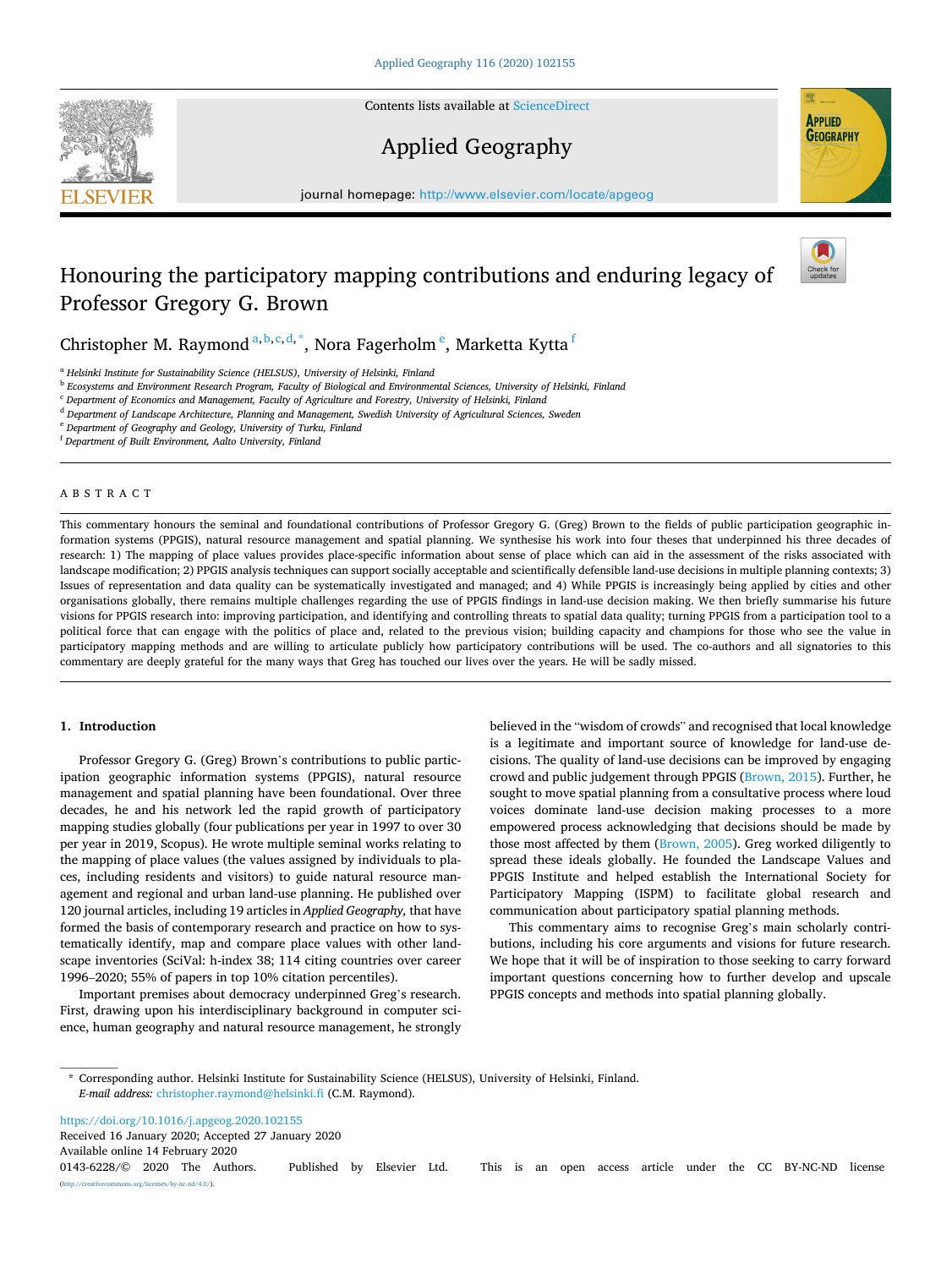# **2. Four main theses of Greg's research on participatory mapping**

Thesis 1: The mapping of place values provides place-specific information about sense of place which can aid in the assessment of the risks associated with landscape modification

Conceptually, Greg firmly believed that an "operational bridge is needed to connect special place locations (geography of place) with their underlying perceptual rationale (psychology of place) for ecological planning and resource management purposes" ([Brown, 2005,](#page-2-0) p. 19). Early work on the development and validation of landscape values typology (Brown & [Reed, 2000](#page-3-0) building on; Rolston & [Coufal, 1991](#page-3-0)), which evolved into a place values typology [\(Brown, Reed](#page-3-0) & Raymond, [2020\)](#page-3-0), created such a bridge. In his most-cited work, [Brown and Ray](#page-3-0)[mond \(2007\)](#page-3-0) demonstrated that place values are an adequate proxy of place attachment, providing place-specific information about the characteristics of the environment, as well as constructed meanings and place attachment. Later research confirmed that spatial indicators of place values are related to, but not identical to place attachment ([Brown](#page-3-0)  [et al., 2015\)](#page-3-0). These views depart from early research on sense of place, which largely focused on place as a social construction, ignoring the potential contributions of the physical environment to sense of place (see arguments by [Stedman, 2003](#page-3-0)). In their paper on 10 lessons for the mapping of place values using PPGIS, [Brown et al. \(2020\)](#page-3-0) suggest that spatial indicators of sense of place can "provide a useful indicator of whether local opposition (or support) is likely to materialize in the event of a proposed significant change in land use (i.e., "NIMBY" ("not in my backyard") or "YIMBY" ("yes in my backyard") responses).

Thesis 2: PPGIS analysis techniques can support socially acceptable and scientifically defensible land-use decisions in multiple planning contexts

Greg and his colleagues created a plethora of novel analytical techniques to demonstrate that the mapping of place values and development preferences, among other spatial attributes, could support socially acceptable and scientifically defensible land-use decisions. In forest and protected area management applications, he and his colleagues developed value compatibility analysis tools for informing which forest management or conservation options were most consistent with place values and where conflict was most likely to occur (Brown & [Donovan,](#page-3-0)  [2013;](#page-3-0) Brown & [Reed, 2009,](#page-3-0) [2011,](#page-3-0) [2012;](#page-3-0) Brown & [Weber, 2011;](#page-3-0) [Ray](#page-3-0)mond & [Brown, 2006](#page-3-0)); and identifying the most appropriate places for mining, commercial forestry, recreation, hunting and/or nature pro-tection ([Brown et al., 2017; Hausner et al., 2014](#page-3-0); Muñoz [et al., 2019](#page-3-0)). In regional planning he and his colleagues showed how PPGIS techniques could be used in conjunction with classifications of landscape character to improve the effectiveness of landscape evaluation (Brown  $\&$  Brabyn, [2012b;](#page-3-0) [2012a\)](#page-3-0).

Greg and his colleagues also developed an array of conflict analysis tools. They demonstrated how residents' development preferences could be used to protect scenic and ecologically important areas from development (Raymond  $& Brown, 2007$ ), or to manage conflicts between supportive and opposing preferences for tourism or residential and industrial development (Brown & [Raymond, 2014;](#page-3-0) [Moore et al., 2017](#page-3-0); [Strickland-Munro et al., 2016\)](#page-3-0). In urban planning, he led teams that analysed the consistency, compatibility, and potential conflict of general land-use plans and zoning with place values [\(Brown, Sanders, et al.,](#page-3-0)  [2018\)](#page-3-0).

Greg and his colleagues also advanced socio-ecological hotspot mapping and conservation value metrics to inform conservation priorities in protected areas and forested land ([Alessa et al., 2008](#page-2-0); [Brown,](#page-2-0)  [2013\)](#page-2-0), and the management of remote coastal zones [\(Kobryn et al.,](#page-3-0)  [2018\)](#page-3-0) and urban parks [\(Brown et al., 2014](#page-3-0), [2018](#page-3-0)). His research, and that of his wider network, provided the impetus for the 'cultural turn' in the ecosystem management literature, i.e., the shift from biophysical and

monetary assessments of ecosystem services (as per the Millennium Ecosystem Assessment) to the non-monetary assessment of social and cultural values for ecosystem services (e.g., Brown & [Fagerholm, 2014](#page-3-0); [Fagerholm et al., 2016](#page-3-0); [Raymond et al., 2009](#page-3-0); [Sherrouse et al., 2011](#page-3-0); [van](#page-3-0)  [Riper et al., 2017](#page-3-0)). Collectively these tools could reveal hotspots and coldspots that are socially acceptable to residents and visitors for conservation and development, and also the synergies and trade-offs between areas identified by scientists, planners and residents to be ecologically important.

Thesis 3: Issues of representation and data quality can be systematically investigated and managed

While Greg promoted the benefits of participatory mapping for landuse decision-making, he was willing to critically examine and systematically assess issues of representatitiveness and data quality, and more specifically, issues of sampling, participation, and spatial accuracy and precision. He conducted critical reviews and empirical examinations to assess the quality of PPGIS data collated using different sampling techniques [\(Brown, 2017](#page-3-0); [Brown et al., 2015a,b](#page-3-0); [Brown et al., 2014\)](#page-3-0), and the likely impact of low participation rates on PPGIS outputs ([Brown 2012](#page-2-0)). He also critically examined issues of spatial accuracy, including: whether the method of value collation affected the spatial distribution of responses ([Brown, Donovan, et al., 2014](#page-3-0)); how the mapping technique (point vs. polygon) and the sampling design influenced the spatial intensity and distribution of values and preferences ([Brown 2012](#page-2-0); [Brown](#page-3-0)  [et al., 2014;](#page-3-0) [Brown et al., 2014](#page-3-0)); and how different spatial metrics of values and potential for development conflict might inform land-use planning (Brown & [Raymond, 2014;](#page-3-0) Brown & [Reed, 2012,](#page-3-0) [2011;](#page-3-0) [Kar](#page-3-0)imi & [Brown, 2017;](#page-3-0) [Lechner et al., 2015\)](#page-3-0). Drawing on empirical evidence from multiple case areas across the world, he argued that it is possible to both systematically investigate and manage different forms of sampling and participation biases, and issues of data quality and spatial precision.

Thesis 4: While PPGIS is increasingly being applied by cities and other organisations globally, there remains multiple challenges regarding the use of PPGIS findings in land-use decision making

PPGIS has been successfully applied in planning cases globally at various scales and different phases of the planning project (e.g., [Jan](#page-3-0)[kowski et al., 2019; Kahila-Tani et al., 2019\)](#page-3-0). The application of PPGIS by cities continues to grow globally, which can in part be attributed to the research and innovation of Greg and his colleagues. However, various challenges remain concerning the use of PPGIS findings in land-use decision-making. In 2012, Greg summarised the main barriers to use of PPGIS data being: 1) fear of the general public; 2) lack of experience in non-legalistic participatory planning techniques; 3) the expert-lay divide in that experts do not trust local knowledge or do not view it as valid; and 4) regulatory barriers to public participation (Brown & [Reed, 2011, 2012](#page-3-0)). An analysis of 200 recent planning cases suggests that PPGIS uptake is impeded by the different motivations of urban planners, the challenges of reaching a broad spectrum of people and the realisation that planning is informed by different types of knowledge, and can be elicited through different forms of engagement processes ([Kahila-Tani et al., 2019](#page-3-0)).

#### **3. Greg's future directions**

We encourage readers to turn to one of Greg's last papers entitled "Mapping place values: 10 lessons from two decades of public participation GIS empirical research" ([Brown et al., 2020\)](#page-3-0) for important guidance on the main lessons learnt from PPGIS research. Here we focus on important future directions Greg noted in this and other papers.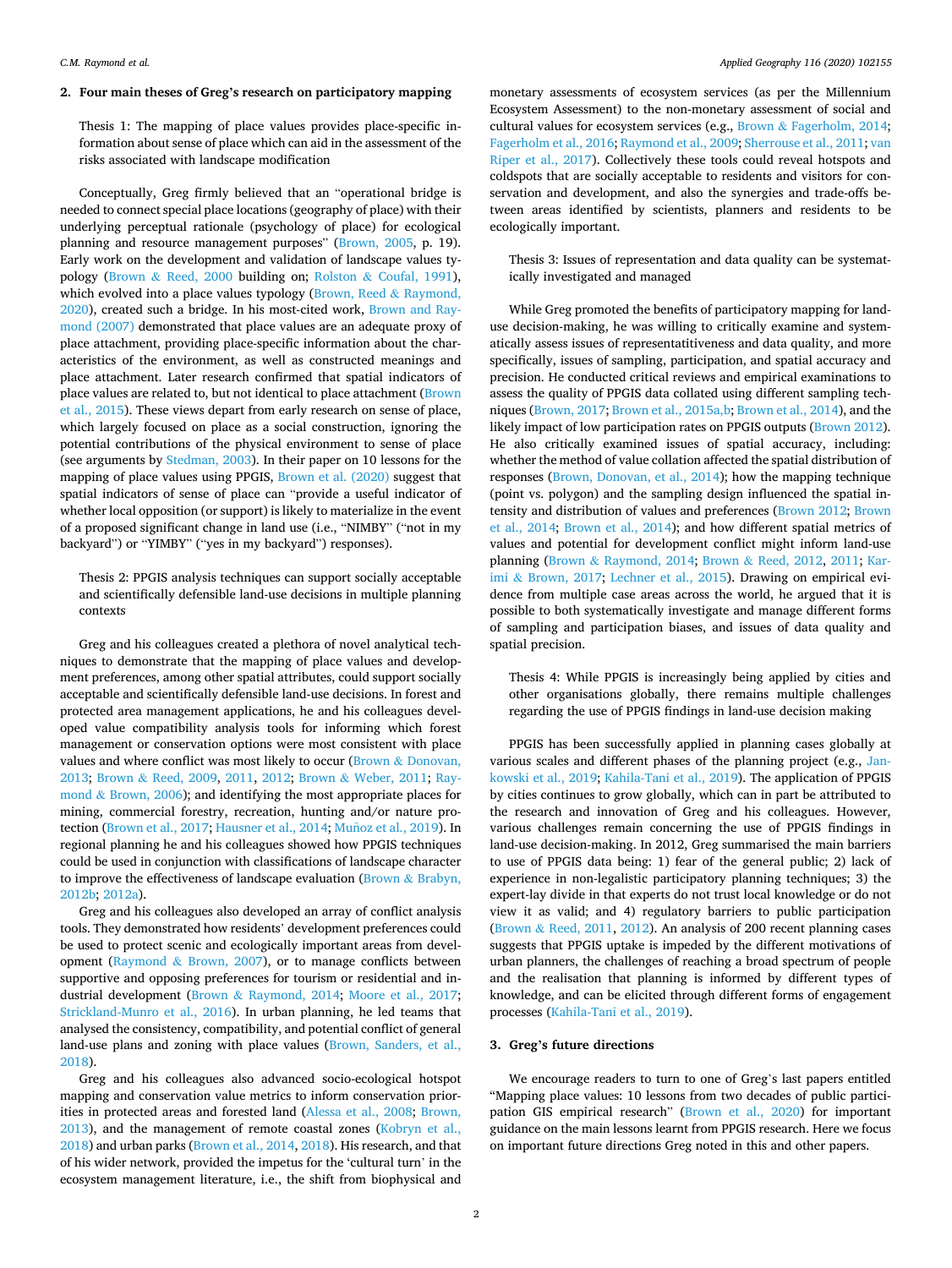# <span id="page-2-0"></span>*3.1. Improving participation, and identifying and controlling threats to spatial data quality*

Greg encouraged further work into improving the level of participation in PPGIS studies. Further research is needed to customize the methods and associated electronic tools to the needs of diverse groups, including vulnerable groups, and for retaining public engagement during the participation process. He also encouraged a shift from advancement in PPGIS technology to a renewed emphasis on the engagement process including examining the possibilities for PPGIS to support collaboration, negotiation and consensus-building rather than simple collection of spatial data (Brown & Kyttä, 2014). Concurrently, he urged new enquiries into controlling threats to spatial data quality, including sampling and participation bias, the quality associated with mapping effort, and sampling and participation coverage.

## *3.2. Turning PPGIS from a participation tool to a political force that can engage with the politics of place*

Greg encouraged a much stronger focus on the collation of evidence to inform the use of PPGIS data in land-use decisions. "To be influential in the future, the mapping of place values will need to be become more than a spatial technology enhancement to public participation, but a political force that can compete against powerful interests that currently dominate land use decision processes at multiple levels of government" ([Brown et al., 2020](#page-3-0)). Such a transition will require new ways of collating evidence of how PPGIS data informs land-use decisions, as well as holistically considering how issues of power and interest constrain or promote the use of PPGIS data in land-use decision-making. This will necessitate transdisciplinary enquiry involving planners, political scientists and PPGIS professionals, among others, in addition to those with expertise in legal and regulatory barriers to the use of scientific evidence in planning applications.

# *3.3. Building capacity and champions for those who see the value in participatory mapping methods and are willing to publicly articulate how participatory contributions will be used*

Building capacity is core to addressing the knowledge to practice gap. Greg invested much of his time in the International Society for Participatory Mapping (ISPM) with this goal in mind. ISPM is an association of scholars and practitioners, and committed to the equitable distribution of PPGIS knowledge across the globe (see [http://landscapev](http://landscapevalues.org/ispm/membership-get-involved/)  [alues.org/ispm/membership-get-involved/\)](http://landscapevalues.org/ispm/membership-get-involved/). In partnership with ISPM and other PPGIS networks globally, we as co-authors look forward to building the capacity of PPGIS research (e.g., through training events, research seminars and research centres) in support of Greg's legacy.

#### **4. Recognising Greg's wider contributions to society**

Greg was a terrific leader, mentor and teacher. At California Polytechnic State University, Greg was Chair and Department Head of Natural Resource Management and Environmental Sciences (2016–2020). At the University of Queensland (2010–2016), Greg was Head of the Planning Program and also Chair of the Teaching and Learning Committee. He was a very generous colleague who provided effective and fair leadership, and was always ready to support his peers and students. Greg was also deeply respected by friends and his colleagues from his previous academic appointments at Central Washington University, Green Mountain College, University of South Australia, Alaska Pacific University and Southern Illinois University, as well as his former PhD students who drew on PPGIS applications from across the world including Australia, China, Finland, Norway and Africa. Throughout his career, Greg often gave freely of his time, expertise, and funds to promote and test practical, decision-supporting participatory GIS work in several United States federal land management agencies and leaves a

number of grateful and admiring associates within those agencies. He also generously gave his time to spatial planning agencies in Canada, Australasia and the Nordic region.

Greg will also be sadly missed by his family. He was a wonderful and generous father and partner. Our hearts go out to his partner Mare and children who have been of terrific support to Greg over the years. He will be greatly missed.

We as co-authors and signatories to this commentary are sincerely grateful to Greg for the many inspiring conversations and fun moments shared together. We all admired his modesty, humour and intelligence, and his willingness to help us out at a moment's notice. We hope that Greg's theses and visions for future research will continue inspire the hearts and minds of scholars well into the future.

| Alex Lechner               | University of Nottingham, Malaysia                        |
|----------------------------|-----------------------------------------------------------|
| Amy Pocewicz               | U.S. Fish and Wildlife Service, United States             |
| Andy Kliskey               | University of Idaho, United States                        |
| Anton Stahl Olafsson       | University of Copenhagen, Denmark                         |
| Azadeh Karimi              | Ferdowsi University of Mashhad, Iran                      |
| <b>Bill Stewart</b>        | University of Illinois, United States                     |
| Carena van Riper           | University of Illinois, United States                     |
| Charla M. Burnett          | University of Massachusetts Boston, United States, and    |
|                            | International Society for Participatory Mapping           |
| Courtney Flint             | Utah State University, United States                      |
| Dan Williams               | United States Department of Agriculture, Forest Service,  |
|                            | <b>United States</b>                                      |
| Delene Weber               | University of South Australia, Australia                  |
| Guy Robinson               | University of Adelaide, Australia and University of       |
|                            | Cambridge, United Kingdom                                 |
| Halina Kobryn              | Murdoch University, Australia                             |
| <b>Irene Novaczek</b>      | Institute of Island Studies, Canada                       |
| Jennifer Munro             | Murdoch University/West Australian Department of          |
|                            | Biodiversity, Conservation and Attractions, Australia     |
| Jonathan Rhodes            | University of Queensland, Australia                       |
| Joshua MacFadyen           | University of Prince Edward Island, Canada                |
| Kate Sherren.              | Dalhousie University, Canada                              |
| Kelly Fielding             | University of Queensland, Australia                       |
| Lars Brabyn                | University of Waikato, New Zealand                        |
| Lilian Alessa              | University of Idaho, United States                        |
| Maarit Kahila              | Mapita Oy/Aalto University, Finland                       |
| Michael McCall             | National Autonomous University of Mexico, Mexico          |
| Mickey Lauria              | Clemson University, United States                         |
| Niina Käyhkö               | University of Turku, Finland                              |
| Pat Reed                   | U.S. Forest Service, United States                        |
| Richard Stedman            | Cornell University, United States                         |
| Rudo Kemper                | Amazon Conservation Team and International Society for    |
|                            | Participatory Mapping                                     |
| Sara Olga Ramirez<br>Gomez | Utrecht University, The Netherlands                       |
| Scott Robinson             | City and County of Denver, Colorado                       |
| Sigrid Engen               | Arctic Sustainability Lab, Norwegian Institute for Nature |
|                            | Research, Norway                                          |
| Silviya Korpilo            | University of Helsinki, Finland                           |
| Tiina Laatikainen          | Aalto University, Finland                                 |
| Vera Hausner               | Arctic Sustainability Lab, University of Tromso, Norway   |

#### **References**

- Alessa, L., Naia), Kliskey, A., Anaru), & Brown, G. (2008). Social-ecological hotspots mapping: A spatial approach for identifying coupled social-ecological space. *Landscape and Urban Planning, 85*(1), 27–39. [https://doi.org/10.1016/j.](https://doi.org/10.1016/j.landurbplan.2007.09.007)  [landurbplan.2007.09.007.](https://doi.org/10.1016/j.landurbplan.2007.09.007)
- Brown, G. (2005). Mapping spatial attributes in survey research for natural resource management: Methods and applications. *Society & Natural Resources, 18*(1), 17–39. <https://doi.org/10.1080/08941920590881853>.
- [Brown, G. \(2012\). Public Participation GIS \(PPGIS\) for regional and environmental](http://refhub.elsevier.com/S0143-6228(20)30059-X/sref3)  [planning: Reflections on a decade of empirical research.](http://refhub.elsevier.com/S0143-6228(20)30059-X/sref3) *URISA Journal, 24*(2), 7–18.
- Brown, G. (2013). The relationship between social values for ecosystem services and global land cover: An empirical analysis. *Ecosystem Services, 5*, 58–68. [https://doi.](https://doi.org/10.1016/j.ecoser.2013.06.004)  [org/10.1016/j.ecoser.2013.06.004](https://doi.org/10.1016/j.ecoser.2013.06.004).
- Brown, G. (2015). Engaging the wisdom of crowds and public judgement for land use planning using public participation geographic information systems. *Australian Planner, 52*(3), 199–209. [https://doi.org/10.1080/07293682.2015.1034147.](https://doi.org/10.1080/07293682.2015.1034147)